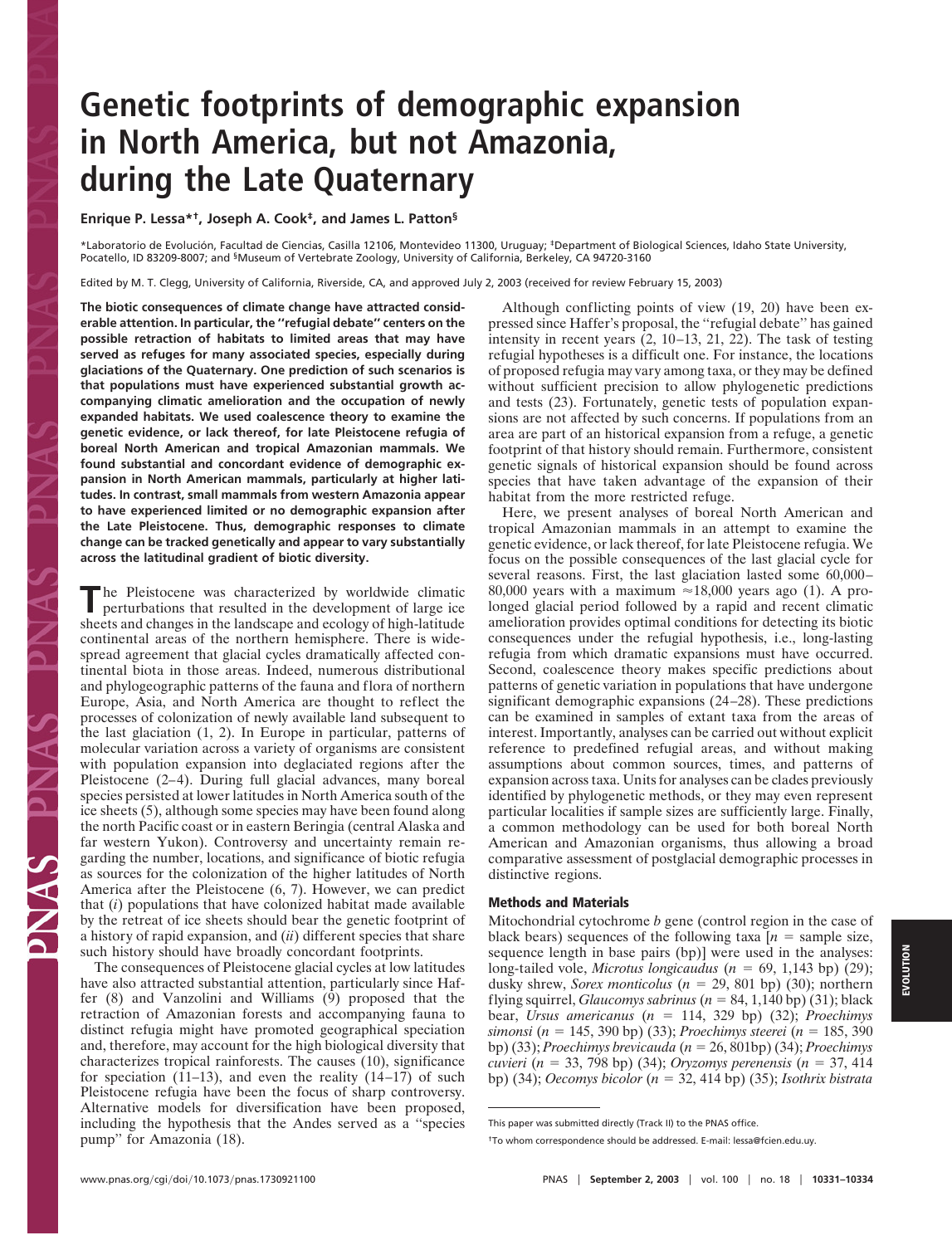

**Fig. 1.** (*A*) Map of North America indicating areas considered in the analyses. In the case of the long-tailed vole, the sample from the Southern Rockies was analyzed separately from those from the remaining Southwest. (*B*) Map of western Amazonia indicating the area and sampling localities considered in the analyses and the proposed Inambarı´ Refuge (8, 38). (*C*) Estimates of the exponential growth parameter *g* for boreal mammals, analyzed separately for each of the areas outlined in A and for mammals of western Amazonia. All estimates of *g* are color-coded as follows, regardless of symbol shape: gray, *g* 3 standard deviations above 0; yellow, *g* between 3 and 6 standard deviations above 0; orange, *g* 6 standard deviations above 0.

(*n* - 18, 798 bp) (35); *Oryzomys macconnelli* (*n* - 12, 801 bp) (35)*; Mesomys hispidus* (*n* - 38, 798 bp) (35)*; Neacomys spinosus*  $(n = 17, 670 \text{ bp})$  (35); and *Micoureus demerarae*  $(n = 10, 630 \text{ bp})$ (36). We used a Markov chain Monte Carlo approach (25) to assess the evidence for postglacial population expansions in North American and Amazonian mammals. Possible genealogies and model parameters were sampled by using the Metropolis– Hastings algorithm as implemented in FLUCTUATE (25), Version 1.3. In each run, we used 10 short chains (sampling increments of 10; 1,000 steps per chain), 10 long chains (sampling increments of 10; 20,000 steps), and a random starting tree. Convergence was checked on a subset of the cases by carrying out replicate runs with different seed numbers. This method is most sensitive to demographic change because it exploits features of the genealogy not used in other tests (25). The method assesses the goodness of fit of a model of exponential growth (or decline), and generates maximum likelihood estimates of the growth parameter (*g*) and its standard deviation. The starting value for *g* was set to 1. Because these computations may show an upward bias and standard deviations are only approximate, we have conservatively used *g* to indicate population growth if  $g > 3$  $SD(g)$ . Fu's  $F_s$  (28) test does not suffer from the aforementioned bias and is sensitive to demographic expansion, so it was used as an additional, independent assessment of historical changes in population sizes. Significance of  $F<sub>s</sub>$  was evaluated by using 1,000 random permutations in ARLEQUIN (37).

## **Results and Discussion**

Significant phylogeographic structure is the rule in both boreal and Amazonian mammals (6, 35). Nonetheless, northern species of mammals generally show limited molecular variation within populations, whereas Amazonian species of mammals often show high levels of variation within populations (6, 35). This contrast does not necessarily indicate the occurrence of late Pleistocene refugia in northern North America but not in Amazonia, because variation across species in mutation rates, selective regimes, and standing population sizes can all affect genetic polymorphism.

Further assessments are possible with coalescent-based approaches that allow estimation of historical demographic changes (24–28). All four species of North American mammals we examined using FLUCTUATE (25) show clear signs of rapid demographic expansion, especially, if not exclusively, in the northern parts of their ranges (Fig. 1 *A* and *C*). The long-tailed

S NN C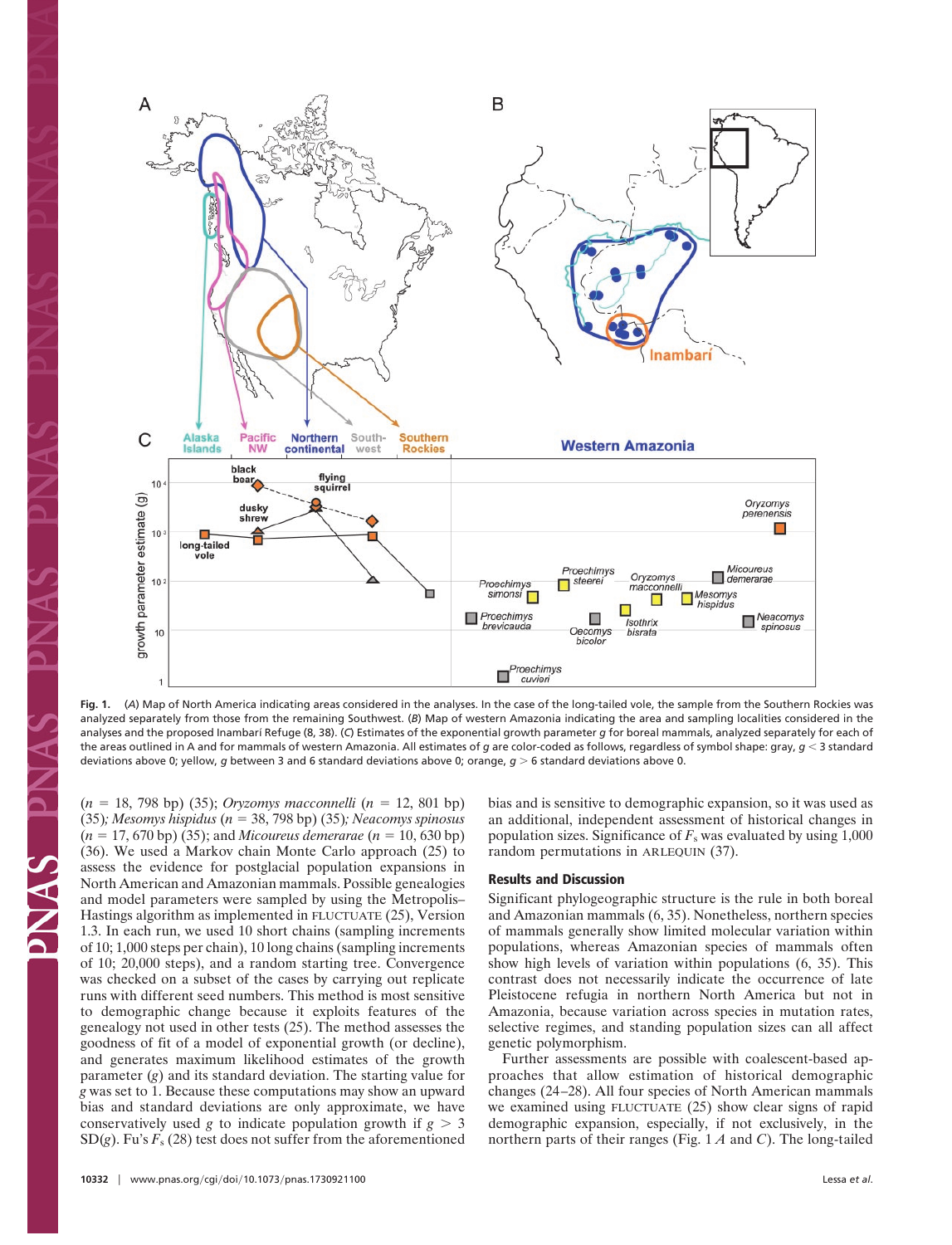**Table 1. Results of Fu's** *F***s test (28) for mitochondrial DNA sequences of North American (clades correspond to areas shown in Fig. 1) and Western Amazonian mammals**

| Area/taxon            | Clade                    | F,        | P     |
|-----------------------|--------------------------|-----------|-------|
| North America         |                          |           |       |
| <b>Black bears</b>    | <b>Pacific Northwest</b> | $-2.592$  | 0.022 |
|                       | Northern Continental     | $-3.242$  | 0.008 |
|                       | Southwest                | $-0.475$  | 0.223 |
| Long-tailed voles     | Alaska Islands           | $-12.600$ | 0.001 |
|                       | <b>Pacific Northwest</b> | $-8.842$  | 0.001 |
|                       | Southwest                | $-0.444$  | 0.333 |
|                       | Southern Rockies         | 0.788     | 0.570 |
| Dusky shrews          | <b>Pacific Northwest</b> | $-9.915$  | 0.001 |
|                       | Northern Continental     | $-6.576$  | 0.001 |
|                       | Southwest                | $-0.003$  | 0.531 |
| Flying squirrels      | Northern Continental     | $-3.796$  | 0.001 |
| Western Amazonia      |                          |           |       |
| Proechimys brevicauda |                          | $-4.608$  | 0.071 |
| P. cuvieri            |                          | 0.865     | 0.649 |
| P. simonsi            |                          | $-7.231$  | 0.081 |
| P. steerei            |                          | $-14.326$ | 0.004 |
| P. bicolor            |                          | $-2.722$  | 0.161 |
| Isothrix bistrata     |                          | $-1.276$  | 0.235 |
| Oryzomys macconnelli  |                          | $-2.478$  | 0.075 |
| Mesomys hispidus      |                          | $-6.457$  | 0.033 |
| Micoureus demerarae   |                          | $-1.364$  | 0.181 |
| Neacomys spinosus     |                          | $-6.083$  | 0.008 |
| Oryzomys perenensis   |                          | $-21.496$ | 0.001 |
|                       |                          |           |       |

vole (*Microtus longicaudus*), for example, shows dramatic expansion (estimates of the exponential growth parameter  $g \approx 10^3$ ) in the islands of Alexander Archipelago in Alaska, in the Pacific Northwest, and in the Southwest. Three other species, from minute dusky shrews to black bears, show consistently high ( $g \approx$  $10<sup>3</sup>$  to  $10<sup>4</sup>$ ) growth parameter estimates in the northern parts of their distributions. This is precisely the expected pattern for populations that experienced dramatic growth from refugial areas, both locally and, especially, as they colonized newly available habitat. Selective sweeps can produce similar patterns, but the strong concordance of the observed patterns across northern populations of mammals as radically different in size and life history as shrews and bears suggests common demographic histories.

Signals of demographic expansion obtained with FLUCTUATE (25) are more equivocal in lower-latitude populations of the North American species. Thus, high and significant estimates of *g* are found in black bears and long-tailed voles in the Southwest, where the corresponding estimate for dusky shrews is an order of magnitude smaller and not significant. Similarly, long-tailed voles in the Southern Rockies, an area that was not covered by ice sheets at the peak of the last glaciation, and where populations are restricted principally to relictual, alpine habitat, show the smallest value of *g*. Populations in that area are expected to have retracted and subdivided, not expanded, since the last glaciation. These results hold in analyses that treat samples gathered across large areas (Fig. 1 *A* and *C*). Clearly, geographic subdivision, which produces patterns opposite of those resulting from expansion, has not been sufficiently prolonged to override the effects of postglacial colonization. Analyses using Fu's *F*<sup>s</sup> (28) are more conservative and are significant in all cases in the Alaska islands, Pacific northwest, and northern continental clades, but not in the southern Rockies and or the Southwest (Table 1).

These geographical trends are concordant across several unrelated species of mammals, from large-bodied bears to diminutive shrews, suggesting that they have shared histories of northward expansion along coastal Pacific and continental paths. In some cases, populations have expanded onto islands off the North American continent at high latitudes (Fig. 1*A*). The existing data, however, are insufficient to pinpoint the exact location and extent of the sources for such expansions. Coupled with paleoclimatic data and phylogeographic patterns, however, the population genetic data are suggestive of several common pathways from broadly shared sources at southern latitudes and in Beringia (30). Results also indicate areas where populations have remained stable, or areas supporting relicts of historically larger, more continuous habitats.

The results obtained with FLUCTUATE (25) for western Amazonian mammals generally stand in sharp contrast with those for North American species. Only one species, the rice rat (*O. perenensis*), yielded an estimate of population growth that is both very high  $(g \approx 10^3)$  and significant, and therefore comparable with expanding populations of boreal taxa at high latitudes (Fig. 1 *B* and *C*). Of the 10 remaining taxa, 5 have nonsignificant estimates of *g*, whereas the other 5 show values of *g* that are statistically significant but at least one order of magnitude lower than those of boreal taxa at high latitudes  $(<10<sup>2</sup>)$ . Analyses using Fu's *F*<sup>s</sup> (28) also show mixed results. This test is highly significant for *O. perenensis*, and is significant for three other species (Table 1) that only partially coincide with those suggested to have undergone demographic expansion by FLUCTUATE (Fig. 1).

The pattern of rapid population expansion of *O. perenensis* appears to be an exception to a generally conservative pattern in the Amazon. This species may represent a recent and rapid colonizer of the region or, alternatively, a selective sweep recently may have affected the mitochondrial genome across the range of the species. More generally, and importantly for our purposes, an ad hoc explanation, rather than one based on shared history with codistributed Amazonian species, is required for this species of rice rat.

The signal shown by all other Amazonian species is mixed. Most have positive values of *g*, but only half of them have values that are significant. There are several not mutually exclusive factors that can account for this pattern. First, the Markov chain Monte Carlo approach tends to show upward bias in the estimation of  $g(2\overline{1})$ . Second, the method is designed to deal with panmictic, undivided populations that undergo exponential growth or reduction. This assumption is not met here, and it is unclear how the method will respond to more complex situations. In general, populations of small mammals in western Amazonia are highly structured geographically (34), a pattern that is not consistent with a history of dramatic expansion from a reduced source.

In sum, the genetic data at hand suggest that populations of western Amazonian small mammals, with the possible exception of *O. perenensis*, have either remained stable since the last glaciation, or, alternatively, have experienced only modest demographic expansion. Our results for western Amazonia thus stand in sharp contrast to the dramatic signals of expansion found for boreal North American taxa at high latitudes. These analyses are clearly consistent with those paleoclimatic reconstructions that attest to a history of stability of the Amazonian forest through the glacial cycles (16). Our analyses cover populations from the western and southwestern Amazon, an area bounded by the Amazon River on the north, by the Madeira River on the east and southeast, and by the Andes on the west. This area maps to the region presumed to have been subsequently colonized from the Inambarı´ Refuge (8, 38) located at the base of the Andes in northern Bolivia and southern Peru (Fig. 1*B*). It has been suggested (16) that the last glacial cycle resulted in changes in the composition of the Amazonian forest, but not in its retraction to small isolates. In accordance, populations of Amazonian mammals might have suffered only minor

PNAS PN